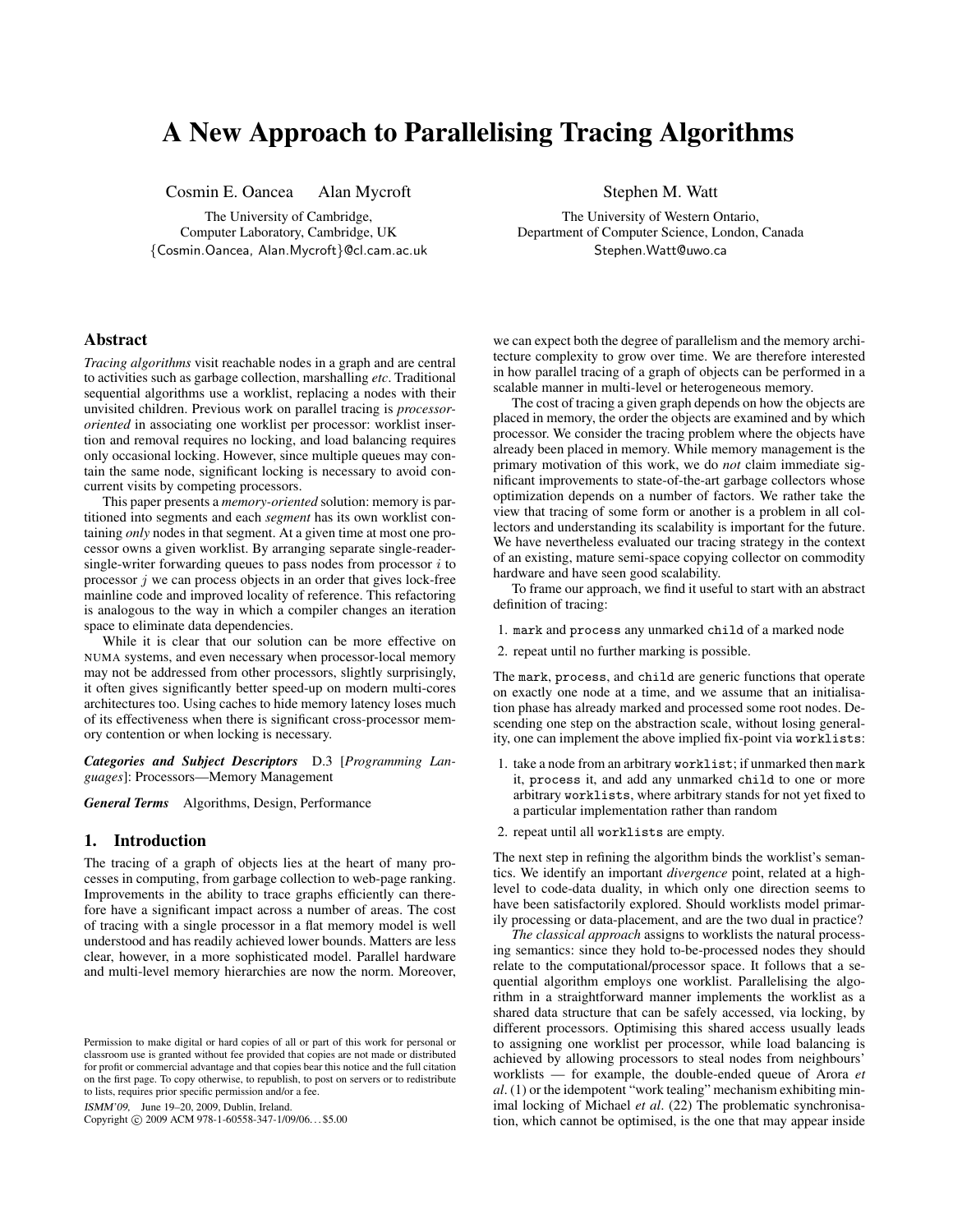the process function: for example a parallel copy-collector needs to ensure that an object is not concurrently copied twice. This synchronisation is particularly frustrating since, although necessary for safety reasons, such sharing conflicts arise very rarely in practice.

The main contribution of this paper is to investigate in the parallel context *the other direction* in which worklists are associated with the memory rather than processing space. More precisely, under a convenient memory partitioning, a worklist stores the to-beprocessed elements belonging to exactly one partition, as in (10). Now objects are processed in a different order that implicitly exploits data locality. We impose the invariant that one partition may be processed by at most one processor, its owner, at any given time, although ownership may dynamically change to enhance load balancing. With this refinement alone, our direction seems to be just the dual of the classical approach: we obviate the need for synchronisation inside process – since data is not shared, but only at the similarly expensive cost of locking concurrent access to worklist<sup>1</sup>. We are not truly stuck, however: we merely need to allow nodes to be effectively forwarded among processors – worklists are now non-shared. To our knowledge, only Chicha and Watt (10), Demers *et al*. (11) and Shuf *et al*. (24) have explored this direction, but in the simpler *sequential* case, where load-balancing is not an issue.

Before summing up and comparing at a high-level the two approaches, we make the observation that, as hardware complexity increases, the cost of executing an instruction is less and less uniform. For example, in practice the cost of inter-processor communication – cache conflicts, locking, memory fences – continues to grow with respect to raw instruction speed (i.e. speed times number of processors times instruction level parallelism). In this context, we argue that binding worklists to memory-space semantics gains the upper hand, since it translates into a hardware-friendly behaviour as it naturally exploits locality of reference and obviates the need for locking. We thus trade-off instructional overhead for the likeliness that these execute at arithmetic speed.

As detailed in Sections 3.3 and 4.3, the mechanism for forwarding remote nodes between processors expresses a useful level of abstraction, is efficient (free of locks and expensive memory fences), is amenable to dynamic optimisations, and can adapt to exploit hardware support. For example, intensive forwarding between a source and a target worklists is optimised by transferring ownership of the target to the owner of the source.

The classical processing semantics of the worklist has the advantage of better load balancing – at the object as opposed to partition level, but compromises algorithm robustness: locking or cache conflicts are left unoptimised. Fix-up strategies, such as used in the Hertz *et al* bookmarking collector (16), which relies on an extension to the virtual memory manager to reduce page-thrashing, seem unlikely to solve the mentioned concerns. In comparison, enforcing locality of reference does not generate page thrashing to begin with.

To evaluate the effectiveness of our parallel tracing scheme, we have analysed how it improves the performance of a mature semispace copying collector. This is described in Section 5. Throughout the paper we use copying collectors as an example of a general form of tracing; mark-and-sweep collectors will benefit less from our approach since the idempotent mark operation requires no locking. The empirical results support our high-level characterization: Not only does our tracing method usually show better absolute tracing time than the classical method on most examples with six or eight processors, it almost always shows significantly better scalability.

We summarise the important contributions of this paper:

• We explore and demonstrate the effectiveness of a memorycentric approach to parallel tracing.

- We introduce a high-level mechanism for forwarding remote nodes between processors that is efficient and free of both locks and expensive memory barriers (e.g. mfence on X86). This mechanism can be applied directly under global cache coherency and can be adapted to work on a hierarchy of caches. This step is essential in eliminating locking from the hot path.
- We present high-level optimisations to reduce forwarding, and the worklist size. The former may prove important as we move towards more heterogeneous platforms.
- Finally, we test both approaches on a range of benchmarks to demonstrate our robustness claim: our algorithm scales well in both data-size and number of processors. On the tests exhibiting scalable speed-up, our algorithm runs on average  $4.44\times$  and as high as  $5.9\times$  faster than the synchronisation-free sequential MMTk algorithm, on eight processors. This is comparable to average and maximal speed-ups of  $2 \times$  and  $3.2 \times$  on four processors by Marlow *et al.* (21), and with an average speed-up of  $4 \times$ on eight processors by Flood *et al* (14), albeit the comparison suffers due to different benchmarks and hardware.

The rest of the paper is organised as follows: Section 2 reviews the classical parallel semi-space collection at a high level from our point of view, and discusses related work. Section 3 presents a simplified view of our algorithm. Section 4 enhances the basic design with a few dynamic high-level optimisations, describes implementation details, evaluates the design trade-offs, and discusses further considerations. Section 5 gives an empirical comparison of our algorithm with that of MMTk, and Section 6 concludes.

## 2. Background and Related Work

# 2.1 Parallel Copying Collector at a High-Level

A semi-space copying garbage collector (4) partitions the space into two halves: memory is allocated out of the from-space, and when this becomes full, collectors copy the live objects of the fromspace to the to-space, and then flips the roles of the two spaces. Some solutions employ a partitioning of the to-space into blocks and implement the to/from space separation at a higher-semantic level, to the effect of a much reduced space overhead. We simply call all of these copying collectors.

The common technique for parallelising copying collectors is to use a shared queue and worker threads running identical code:

```
while (!queue.isEmpty()) {
  int ind = 0;
  Object from_child,to_child,to_obj = queue.deqRand();
  foreach (from_child in to_obj.fields()) {
      ind++;
      atomic{ if( from_child.isForwarded() ) continue;
              to_cchild = copy(from_cchild);setForwardingPtr(from_child,to_child); }
      to_obj.setField(to_child, ind-1);
      queue.enqueue(to_child);
} }
```
A to-space object is randomly taken from the queue, and, if its fields have not already been copied, the children are copied to the to-space, the to-space object's fields are updated, and the newly copied objects are enqueued.

This code hides two layers of synchronisation. The queue access synchronisation has been shown to be amenable to implementation with small overhead: Arora *et al*. (1) apply a double-ended queue data-structure, while Marlow *et al*. (21) and Imai and Tick (18) amortise the locking cost by dividing the to-space into blocks that are processed in parallel.

The more problematic synchronisation is that of the finegrained, per-object locking needed when copying an object – without the atomic block the same object  $o_1$  may be copied to two

<sup>&</sup>lt;sup>1</sup> Multiple processors may need to insert in the same worklist since a node and its children do not necessarily belong to the same partition, and this synchronisation cannot be optimised via doubled-ended queues (1).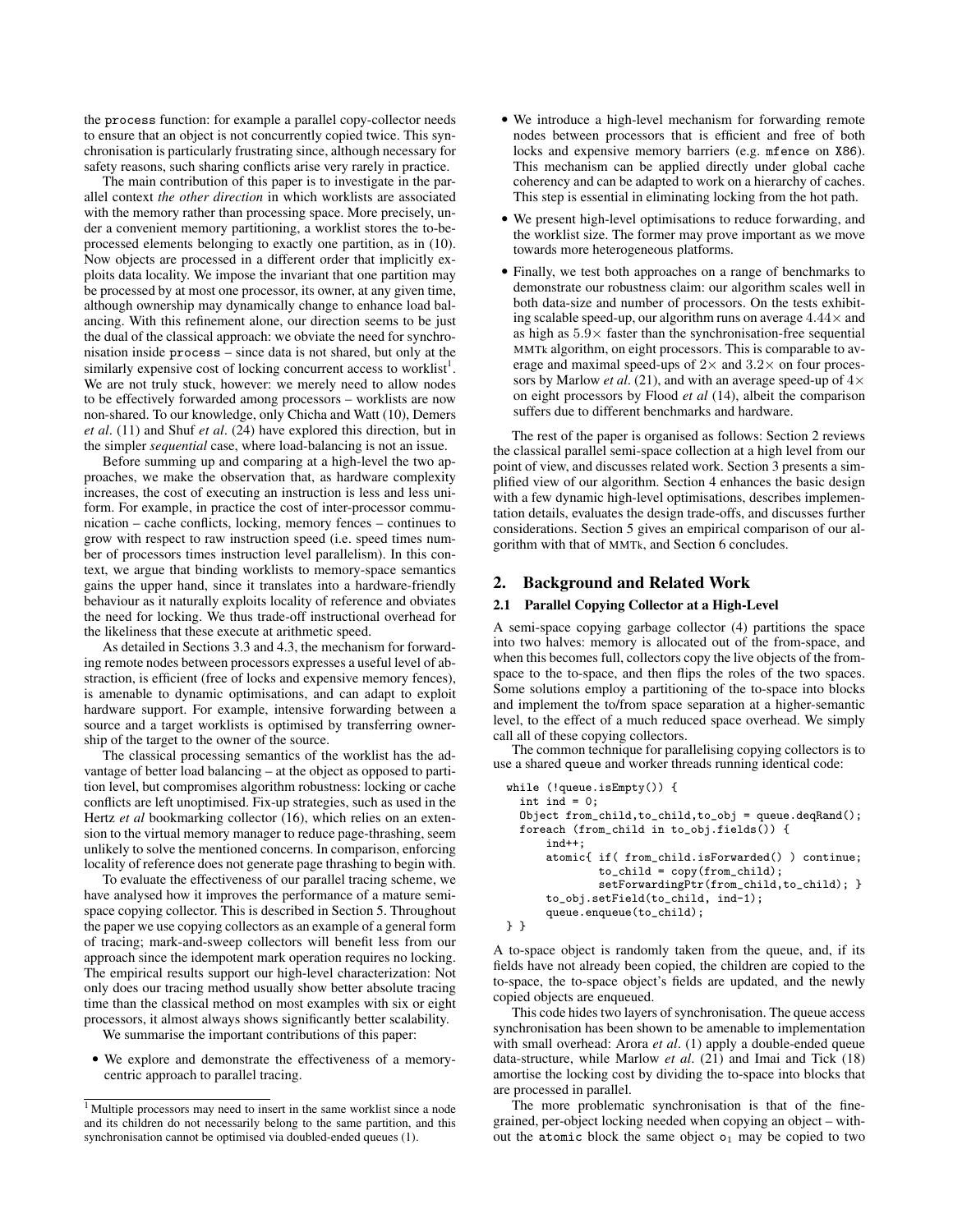to-space locations with the initial  $o_1$  references split between the two. Marlow *et al*. (21) estimate this sequential-case overhead to be around 25% of the collection run time.

#### 2.2 Related Work

We consider parallel copying collectors that implement heap exploration by reachability from root references (20). We study copying over mark-and-sweep collection because the latter is a simpler case of tracing that does not fully highlight locking issues.

Halstead (15), in the context of Multilisp, was one of the first to employ a parallel semi-space copying collector. His design assigns each processor its own to/from spaces and allows an incremental, per-processor, object copying phase, while the semi-space swap is coordinated among all processors. We observe that this approach is perhaps the closest one to ours in spirit, since it implicitly assumes that each processor traces mostly local data: there is one worklist per processor, with worklists' semantics related to the memoryspace. However the dual space is left unoptimised: as Halstead acknowledges, this approach may lead to work imbalance; also fine-grained locking is needed to synchronise from-space accesses, although contention is rare.

It is widely accepted that methods aimed at avoiding work imbalance have been a significant challenge due to the fact that in general it is impossible to determine which roots lead to small or large data structures. Dynamic re-balancing is implemented with two main techniques. One employs work stealing at a per-object granularity in conjunction with data-structures exhibiting smalllocking overhead per access. The other groups work into blocks, and thus amortises the locking overhead by copying several objects for every synchronisation. These batching schemes might make termination criteria easier and, as Siegwart and Hirzel observe, may provide flexibility in expressing traversal policies (25).

*The object-granularity stealing* was explored by Arora *et al*. who propose a one-to-one association between processors and worklists, which are implemented via the double-ended queue datastructure (1). The double-ended queue interface exhibits three main operations: PushBottom and PopBottom are usually local and do not require synchronisation, while PopTop is used to steal work from other processors, when processor's own worklist is empty.

Flood *et al*. (14) present a parallel semi-space collector and a mark-compact copying collector that statically parallelise root scanning by over-partitioning the root set and employ dynamic perobject work stealing via double-ended queues. To gracefully handle worklist overflow, they propose a mechanism that exploits a class pointer header word present in all objects under their implementation. The allocation synchronisation overhead is reduced by atomically over-allocating per-processor "local allocation buffers" (LAB); each processor then allocates locally inside LABs.

Endo *et al*. (13) propose a parallel mark-and-sweep collector, in which work stealing is implemented by making processors with work copy some work to auxiliary queues. Processors without work lock one auxiliary queue and steal half of its elements. This approach makes the transition to batch-based systems, since large objects are sub-divided into 512-byte chunks.

The first *block-based approach* is Imai and Tick's parallel copying collector (18).Their approach divides the to-space into blocks, where the block's size gives the trade-off between load balancing and synchronisation overhead. Each processor scans a scan-block (from-space) to a copy-block (to-space). If the copy-block is filled, it is added to a shared pool and a new one is allocated; if the scanblock is completed a fresh one is grabbed from the shared pool.

Attanasio *et al*. (2) propose a copying collector for Java server application running on large symmetric multiprocessor platforms that reportedly scales as well as that of Flood *et al*. Load balancing is implemented by maintaining a global list of work buffers containing multiple pointers to objects, from which work is stolen.

Cheng and Blelloch's parallel copying collector (9) requires processors to push periodically part of their work onto a shared stack, which is used for work stealing. A gated-synchronisation mechanism ensures the atomicity of push and pop operations.

Barabash *et al.* employ "work packets" (5), similar at a highlevel to Imai and Tick's blocks, that makes it easy to detect GC termination and provides flexibility in adding/removing processors from the system. Their design differs in that packets are shared between processors at a higher, "whole-packet" granularity and the scan-packet and copy-packet remain distinct.

Marlow *et al*. developed a parallel copying collector (21) for Haskell that, similar to Imai and Tick's work, implements Cheney's elegant technique (8) of representing the to-be-processed objects as an area in the to-space. This eliminates the overhead, found to be at least 8%, of maintaining a different structure (queue). To further reduce the work-distribution latency, they allow incomplete blocks to be added to worklists, if there are idle processors.

We observe that all the above collectors associate the worklist to the processor space, with the result that the problematic synchronisation cannot be eliminated. The only success in this direction was achieved in the context of functional languages, by exploiting the fact that most data is immutable: Doligez and Leroy (12) allow multiple threads to collect in parallel their private heaps, which contain only immutable objects, while the concurrent collector of Huelsbergen and Larus (17) allows immutable data to be copied concurrently with mutators' accesses. They do not address handling the other negative memory effects, such as page thrashing.

Several solutions come close, at least in spirit, to our approach of *binding the worklist semantics to the memory space*, but they all treat the simpler, sequential case. Chicha and Watt (10) and Demers *et al*. (11) both optimise memory hierarchy issues by partitioning the heap into regions and enforcing localised tracing inside each region. The first approach stores pending remote pointers (remote to the currently scanned region) into the "localised tracing queue" of the region the pointer addresses. The second approach, in a generational context, achieves locality of reference by limiting the tracing activity to one card of the remembered set at a time.

The work of Shuf *et al*. (24), although focused on the sequential case, also discusses the design of a memory-centric, parallel collector. The difference with respect to our approach is one of perspective: Shuf *et al*. rely on a placement technique to reduce the number of remote objects; our method does not require this regular placement. Our tests show, on average, that one object in four or five is remote, hence locking overhead corresponding to handling remote objects in Shuf *et al*. may still be significant.In contrast our forwarding queues eliminate locking from the hot execution path. Furthermore, if  $P$  and  $N$  denote the number of processors and partitions, we keep exactly one worklist per partition and  $P \times P$  forwarding queues, as opposed to  $P \times N$  worklists in Shuf *et al.* Since effective load balancing usually requires  $N \gg P$  our approach seems to save metadata space. Finally, as opposed to the design of Shuf *et al* that allows exactly one worklist to be owned by a certain thread, our approach encourages threads to own many partitions in a producer-consumer relation. This allows us to (i) reduce forwarding, since remote objects belonging to owned partitions are directly inserted – without locking – in their associated worklists, and (ii) to copy co-referenced objects together via Cheney's trick, as described in Section 4.4.

Attardi and Flagella also partition the heap into regions but with the intent to provide flexibility in choosing the most suitable memory management scheme for each region (3). Other solutions propose fix-up strategies to reduce the cost of negative memory effects. Hertz *et al*. (16) developed the bookmarking collector that records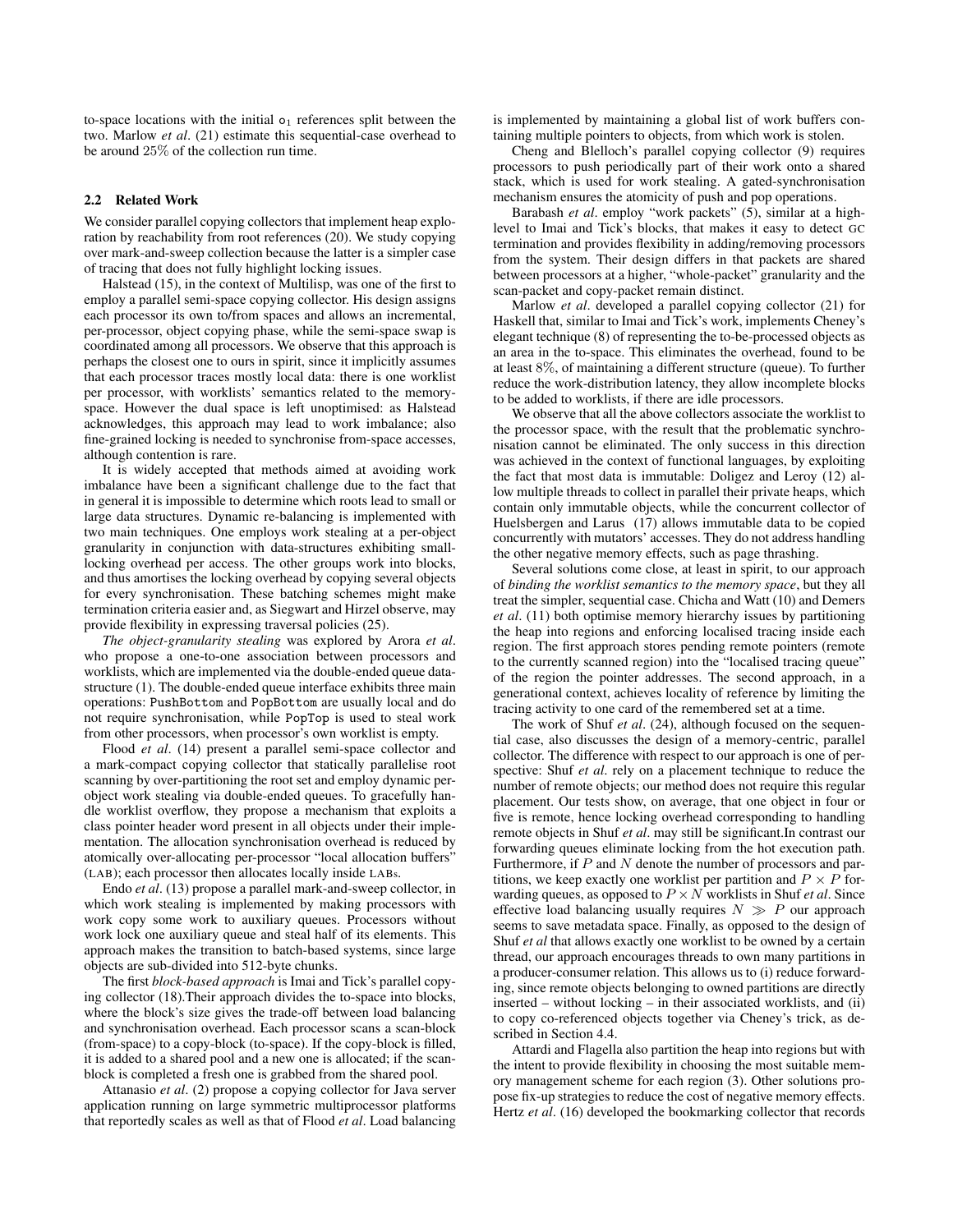| <b>Memory Partitions:</b> |                            |                                                   |                                      |  |  |
|---------------------------|----------------------------|---------------------------------------------------|--------------------------------------|--|--|
|                           | <b>Partition</b> Partition | N-1                                               | <b>Partition Partition Partition</b> |  |  |
|                           |                            |                                                   |                                      |  |  |
|                           |                            | Address a belongs to partition (a quo $L$ ) rem N |                                      |  |  |

**Figure 1.** Partitioning memory into  $N$  regions of local size  $L$ .

summary information about outgoing pointers from to-be-evicted pages to reduce the probability of that page being reloaded again. Their implementation relies on modifications of the low-level layer to gain control over the paging system. Boehm (7), in the context of a mark-and-sweep collector, optimises (i) cache behaviour by exploiting hardware support to pre-fetch object's children in the cache, and (ii) paging behaviour during the sweep phase by using a bit per page to encode whether the page contains any live objects.

While distributed garbage collectors come close in spirit to our approach in that the memory is implicitly partitioned between remote computers, a survey study by Plainfosse and Shapiro (23) indicates a different focus. The approach is to employ a regular collector to do the local work and a special one to handle remote references. The focus is on how to represent remote references such that their local representations are not garbage collected by the "regular" collector and to study mechanisms for garbage collecting remote references that are scalable, efficient and fault-tolerant. In some ways, the attention to communication costs in this setting is similar to our memory access considerations.

Finally, we briefly recall here the Memory Management Toolkit, MMTk (6), since Section 5 compares our approach against their semi-space collector. MMTk is a research-oriented, composable, extensible and portable framework for building garbage collectors for Java in Java, that has been found to give comparable efficiency to those of monolithic solutions. Its tracing scheme, an instance of the classical approach, employs (i) work stealing at page-level granularity in which worklists are implemented by the doubleended queue data structure of Arora *et al*. (1), (ii) the LAB (14) of Flood *et al*. to reduce the locking overhead at allocation, and (iii) the special treatment of large objects (13) by Endo *et al*.

# 3. Simplified, High-Level Design

Our survey of parallel copying collectors shows that all are instances of the classical approach that binds the worklist semantics to the *processor* space. We present now the basic design of our algorithm that explores the dual direction – the *memory* space. This section first introduces some notations and makes some simplifying assumptions, then presents the core of the algorithm, how inter-processor communication is handled, and the termination condition. Representing inter-processor communication explicitly removes locking from the execution's hot path; alternatives move equally expensive locking from one place to another. Various highlevel optimisations are left to Section 4.

#### 3.1 Notations, Invariants and Simplifying Assumptions

We consider a heap of arbitrary size with  $N$  disjoint partitions, each containing contiguous intervals of size L. The distance between two consecutive intervals belonging to the same partition is  $LN$ so partition *i* contains addresses in the set  $\bigcup_{k\in\mathbb{N}}[iL + kLN, (i +$  $1)\overline{L}+kLN$ , as illustrated in Figure 1. It follows that an address  $a_1$ belongs to partition ( $a_1$  quo L) rem N. A condition to have good load balancing is for  $N$  to be significantly greater than the number of processors  $P$ ; this is known as over-partitioning the heap. As discussed in Section 4.4 the value of  $L$  naturally leads to a trade-off between the algorithm's locality of reference and load balancing. We improperly call  $L$  the "partition size" – a perhaps better, but more awkward, name would be "local size" since the partitions of an infinite heap have infinite size.

At this point we need to clarify *what do our worklists store*? Section 2.1 shows that the classical worklists store to-space live objects. In our approach, a worklist stores *slots*, where a slot is a tospace address that holds a pointer to a live object in the from-space. For example, for a to-space object  $o_1$  having only one field  $f_1$ , the slot  $s_1$  to be enqueued when tracing  $o_1$  children is the address of o1's field f1, which stores a pointer to a from-space object. Our collection algorithms dequeues  $s_1$  at a later time from a worklist, then the from-space object pointed by  $s_1$  is copied in the to-space object  $o_2$ , and  $s_1$  is updated to point at  $o_2$  – thus semantically performing  $o_1$ .  $f_1 = o_2$ . Finally the addresses of the  $o_2$ 's fields are added as slots to their corresponding worklists, and repeat.

Worklists store slots because our algorithms uses a one-to-one association between worklists and partitions, and the important invariant to be preserved is that any slot  $s_1$  in worklist i stores an address  $a_1$  that belongs to partition i, i.e. ( $a_1$  quo L) rem  $M = i$ .

Having defined slots, we make the observation that while the classical algorithm may result in worklists of smaller sizes than ours, in the worst case both approaches exhibit a  $O(S_l)$  worklists' combined size, where  $S_l$  denotes the number of non-null slots in live objects. To see this, it is enough to observe that: (i) at most  $S_l$ slots are going to be processed, and thus enqueued in worklists, and (ii) when only one worklist is used to collect a balanced binary tree containing  $Q$  non-aliased objects, the worklist will reach size  $Q/2$ in both cases.

Due to their one-to-one relation, we freely interchange the notions of collector and processor. Our design enforces that at most one collector c may access a worklist at any time. We call c the owner of that worklist and of its associated partition. We allow the case of a partition not being owned. We call *forwarded* slots of collector c, the slots storing addresses belonging to partitions owned by c, but that were reached by other collectors when tracing their partitions. We make several simplifying assumptions, which we treat at length later, in Section 4: worklists are represented as unbounded queues, no dynamic load-balancing mechanism is assumed, and roots have been already placed in their worklists and all non-empty worklists have been distributed among collectors.

## 3.2 Handling Localised Tracing

Figure 2 shows a simplified version of the tracing algorithm. The run function, which implements one collector tracing, repeatedly performs the following operation sequence: First, its forwarded objects are placed in their corresponding worklists. This is achieved by the call to processForwardedSlots function, whose implementation we defer to Section 3.3. Second, objects belonging to one of the partitions owned by the current collector are traced by the processOwnedWorklists function. This section explains this aspect. Finally, if the current collector does not have any immediate work to do, either because it owns no queues or all owned queues are empty, test\_termination checks whether there is still work globally. If not, the collector is allowed to end. The termination condition is explained in Section 3.4.

Our simplified implementation of processOwnedWorklists assumes that each collector holds a list of owned worklists and getWorkList simply returns the current, non-empty worklist. When this becomes empty, it is removed from the owned list, added to a to-be-released list and the next non-empty worklist is chosen. To-be-released worklists are freed in processForwardedSlots.

To trace a worklist, we repeatedly remove and process its slots. If the slot refers to an object that has been already copied to the to-space (isForwarded(obj)==true) then we just update the slot reference to the to-space object. Otherwise, the object is copied to the to-space (new obj), its slot's reference is updated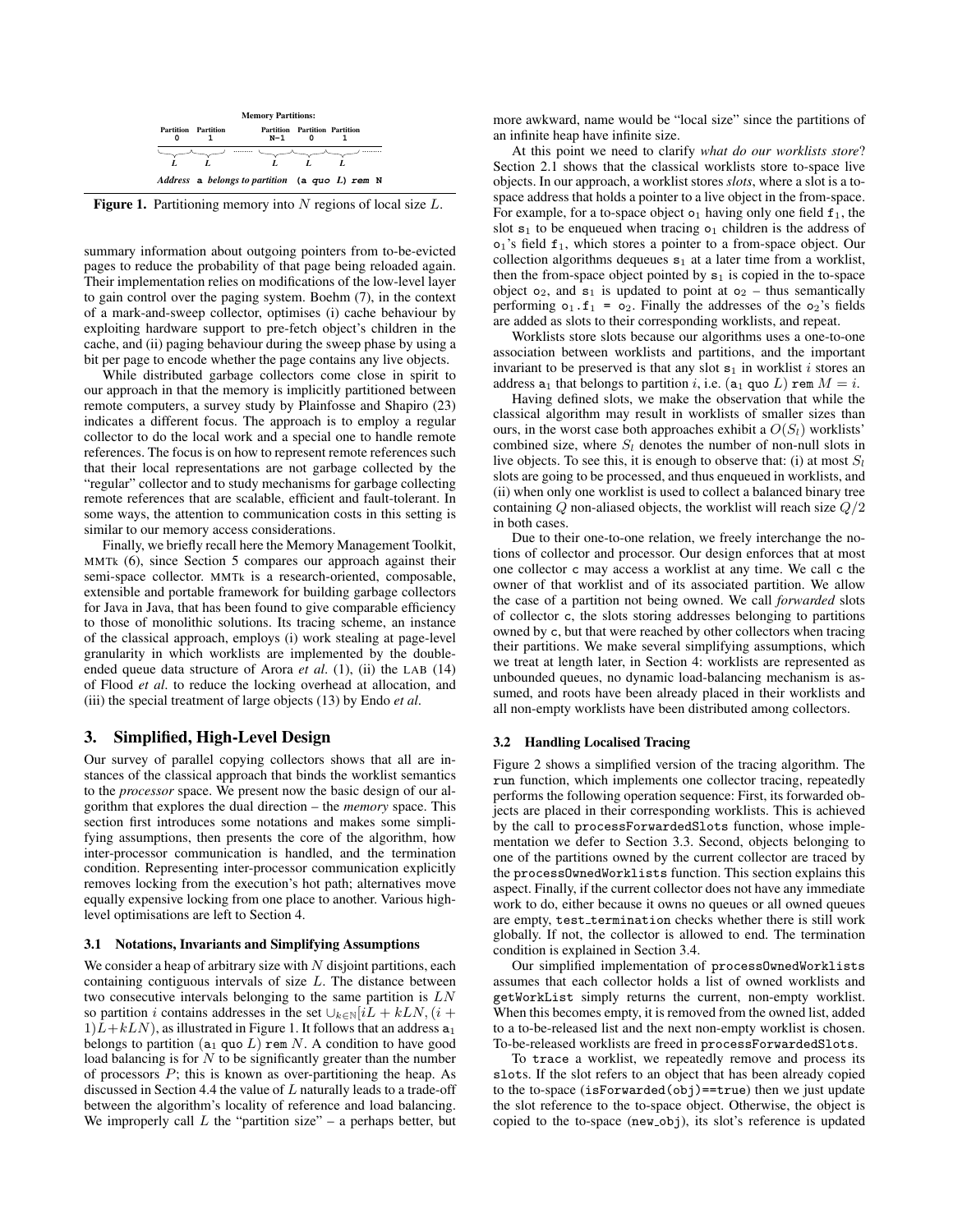```
void run() {
  boolean is_work_left = true;
  while(is_work_left) {
    processForwardedSlots();
    .<br>is_work_left = process0wnedWorklists();
    if(!is_work_left) is_work_left = !test_termination();
} }
boolean processOwnedWorklists() { return trace( getWorklist() ); }
boolean trace(Worklist wq) {
  if(wq == null) return false;
  int counter = 0;
  while(counter \leq wq.quantum && !wq.isEmpty()) {<br>Address slot = wq.dequeue():
                        = wq.dequeue():
    Reference obj = slot.loadRef(), new\_obj;
    if(isForwarded(obj))
        { slot.storeRef(obj.getForwardingPtr()); continue; }
    new\_obj = copy(obj);slot.storeRef(new_obj);
    setForwardingPtr(obj, new_obj);
    for each(Address child in new_obj.children())
        { dispatch_enq(child); counter++; }
  }
  return true; }
```




Figure 3. Dispatching slots to worklists/forwarding queues. *Arrow semantics*: double-ended = copy object to to-space; dashed = insert in queue; solid = object's fields point to from-space objects.

(storeRef), the forwarding pointer is installed to the old object (setForwardingPtr), and finally the new object's fields are dispatched to their corresponding worklists (dispatch\_enq). Figure 3 depicts the dispatch mechanism: the object corresponding to the slot just dequeued from worklist 1 is copied to the to-space. Its fields point to objects in partitions 1, 2 and 3. Since each worklist knows its owner and partitions 1 and 2 are owned by collector 1, the corresponding slots are inserted directly in worklists 1 and 2. Since the third object field belongs to a partition owned by a different collector, it is inserted in the forwarding queue of the owner. If partition 3 were not owned at that moment, collector 1 would attempt to acquire ownership, using partition-level locking. A useful optimisation is to check whether the object's children have already been copied to to-space; if so just discard them after updating their (object's field) slot, thus reducing redundant inserts.

Important Remark. Consider an object o, already in to-space, that has a field f that points to the from-space object old f. Let cp  $f$  be the to-space copy of old  $f$ . The slot update o.f = cp  $f$ is still safe in our concurrent context because: (i) o.f is updated exactly once during the entire garbage collection, (ii) o has been already copied to to-space prior to dispatching its fields o.f to worklists, and (iii) field locations are word-aligned and thus updated atomically on Intel architectures starting with 486 (19). Section 4.4 discusses how to update the slot in the NUMA case.

volatile int tail=0, head=0, buff[F]; next : k ->  $(k+1)$ %F; bool enq(Address slot) { bool is\_empty()<br>int new\_tl=next(tail); { return head == tail; int new\_tl=next(tail);  $\{$  return head == tail;  $\}$  $\begin{array}{lll} \text{if (new_t1 == head)} & \text{Address deg()} & \{ \\ \text{return false;} & \text{ // while (buff [head]==null)} \end{array}$  $\frac{1}{2}$  while(buff[head]==null) // while(buff[tail]!=null) // isync; // isync; Address slot= buff[head];  $buff[head] = null; lwsync;$  $tail = new t1;$  head = next(head); return true;<br>  $\begin{aligned} \text{return slot;} \end{aligned}$ 

} }

Figure 4. Forwarding queue implementation for X86. The commented lines are required for PowerPC.

#### 3.3 Inter-Collector Communication – Forwarding Queues

Given P processors, a  $P \times P$  matrix of *forwarding queues* is used so that the  $ij$  entry holds items enqueued by processor  $i$  to be dequeued by processor  $j$ . Diagonal entries are unused. We call processor  $i$  the producer and processor  $j$  the owner or consumer of queue  $ij$ . We consider forwarding queues to be circular, of fixedsize  $F$ . Associating one queue with exactly one producer and one consumer permits the free-of-locks and wait-free implementation shown in Figure 4, which complies with the Java Memory Model: all shared data is declared volatile. However, this algorithm requires only a weaker notion of volatilty, closer to the C++ one; writing this code in assembly would be more efficient.

For Intel/AMD X86 architectures (19) the only problematic memory re-ordering pattern arises when initially  $a=b=0$  and, concurrently, processor 1 writes a=1 then reads b and processor 2 writes  $b=1$  then reads a. Then processors 1 and 2 might find  $b==0$ and a==0, respectively. Our code exhibits this pattern between two enq calls executed concurrently with two is empty followed by deq calls:

| // Processor $i$                                        | // Processor $i$       |
|---------------------------------------------------------|------------------------|
| 1. buff $[tail] = $                                     | $head = next(head);$   |
| 2. tail<br>$\blacksquare$ $\blacksquare$ $\blacksquare$ | $if( head != tail)$    |
| 3. if $(new_t1 == head)$                                | $slot = buffer[head];$ |
|                                                         |                        |

A JVM fixes this by inserting a potentially expensive mfence instruction after the writes to tail and head. We observe however that the algorithm is still correct without mfences. First, a problematic memory re-ordering between head and tail may result in processor  $i$  finding the queue full when it is not, and processor  $j$ finding the queue empty when it is not. This does not affect correctness, just delays the forwarding or processing of objects. Second, the problematic pattern cannot appear on buff. Assuming that it does then, in order for both processors  $i$  and  $j$  to access the same element in buff, we have tail==next (head) before executing line 1. There are two cases: (i) if processor  $j$  reads the value of  $\text{tail}$ updated by processor  $i$  at line 2 then, since two writes of processor i cannot be observed re-ordered by processor  $i$ , processor  $j$  must read the updated value of buff [head], (ii) otherwise processor  $j$ finds at line 2 head==tail and buff[head] is not read.

On platforms that do not enforce "total store order" (26), where two writes to different locations of the same processor can be observed in reverse order by another processor, the commented lines in Figure 4 provide *part* of the fix-up. With the original enq/deq code, it is possible that a processor performing is empty then deq sees the queue non-empty before another one performing enq writes the only element of the queue. The result is that deq returns a garbage value and one slot might not be processed (copied), breaking the algorithm correctness. The partial fix-up enforces that all non-valid slots in buff are null. Under this weaker memory consistency, a consumer waits for valid slots to appear in a queue, and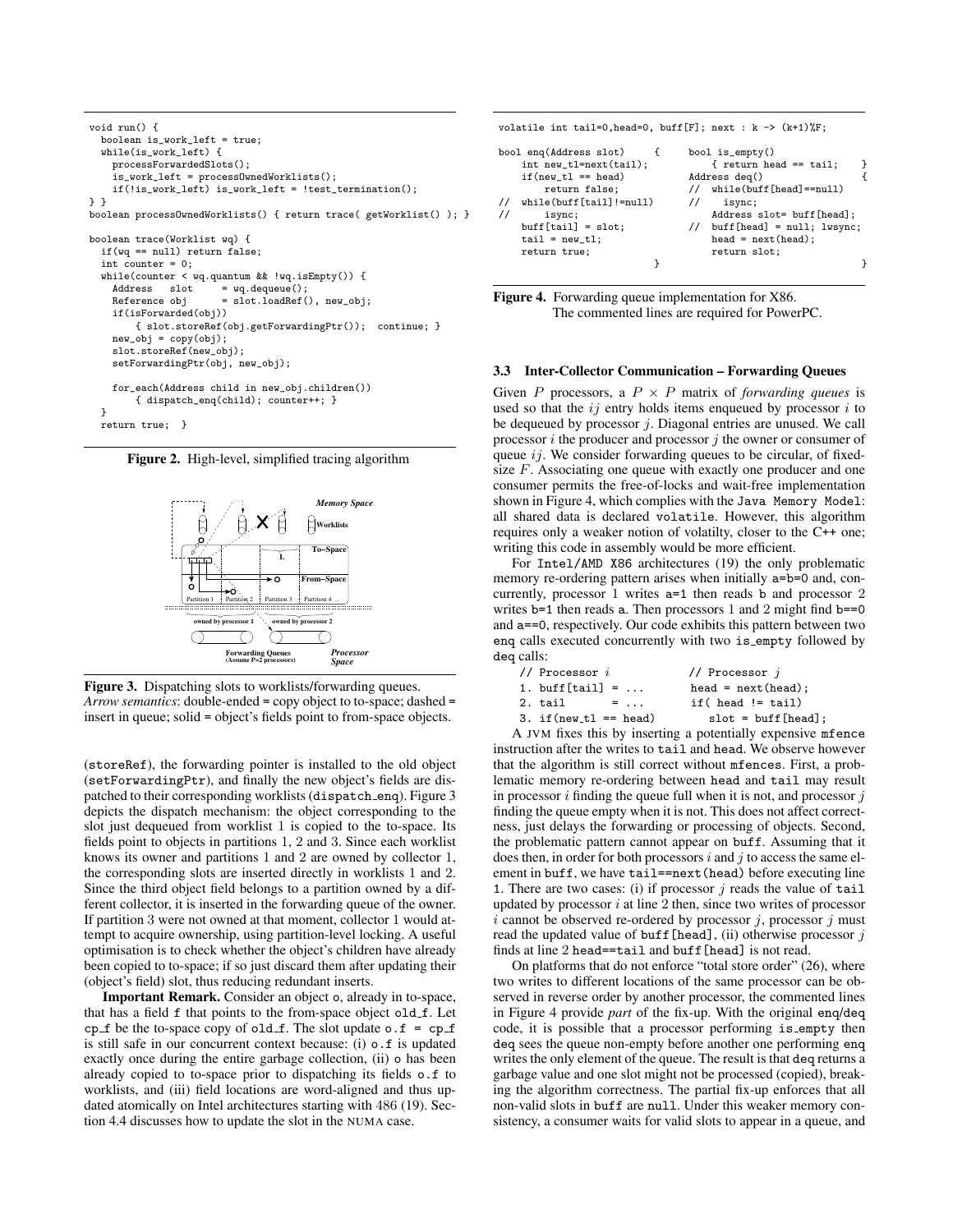they will appear because the queue is not empty, and similarly a consumer waits for invalid slots to disappear from a queue.

The other part of the fixup requires that architecture specific instructions are added so that (i) writes become eventually visible to other threads and (ii) the read from buff[head] has completed before the write to head goes through. For example, as remarked by an anonymous reviewer, the PowerPC lwsync and isync instructions achieve this behaviour.

Forwarded slots are dispatched to their corresponding worklists by their consumer collector (owner) in processForwardedSlots. The dispatch manner has already been discussed and is depicted in Figure 3. Since we have considered bounded queues, we employ, for simplicity, an unbounded per-collector buffer to store slots for which forwarding failed because the corresponding queue was full. This buffer is also visited at this stage and its slots are similarly dispatched. Finally, processForwardedSlots releases ownership of non-empty worklists in the to-be-released list. It is necessary that these non-empty worklists contain forwarded slots. There are two possible strategies: either retain ownership and push those worklists back to the owned list, or transfer the worklist's ownership to one of the forwarding collectors (see Section 4.3).

We have seen in Figure 2 that the trace function processes slots from the current worklist until quantum local or remote slots have been produced. So how is quantum chosen? Empirical results suggests that effective parallelisation is achieved when the ratio of forwarded to local slots is less than  $1/4$ . We chose thus quantum  $=$  $P \times F \times 4$ . On the one hand this amortises well the overhead of processing forwarded slots. On the other hand this allows us to easily identify consumer-producer relations between worklists owned by different threads: a forwarding queue is found full. In this case, Section 4.3 shows that forwarding can be optimised by transferring a worklist's ownership to the producer collector.

We conclude this section with three important observations. *First*, the use of forwarding queues is essential. The alternative of allowing collectors to concurrently insert slots into one worklist cannot be optimised – the double-ended queue does not apply here because it requires one writer and multiple readers. Also, splitting worklists in the manner of forwarding queues may waste significant space since we have many more partitions than processors.

*Second*, our design enforces (i) data separation – synchronisation is necessary only when acquiring ownership, and (ii) locality of reference – processing is localised at partition-level, hence for example page thrashing is unlikely to appear when  $L$  is large (10). Note that although batching-approaches (18) rely on a memory segmentation, they are fundamentally different in that they do not fully exploit neither data separation, as two concurrently processed blocks may point inside the same block, nor data locality, as their blocks (4 – 32K range) are smaller than our partitions ( $\geq$  32K).

*And third*, the forwarding mechanism does not apply more cache-pressure than needed since the common case is that one processor communicates mostly with one other, rather than with arbitrarily many, in a time window. Furthermore, the buffering technique of processing forwarded slots reduces the possibility of cache-lines being invalidated due to concurrent accesses.

# 3.4 Termination Condition

A collector c is allowed to exit the run method's while loop when: (i) it does not own any worklist – owned and to-be-released lists are empty, and (ii) all the forwarding queues c may consume from are empty, and (iii) all the forwarding queues c may produce to are empty, and (iv) all worklists are empty. Upon exiting, c makes its exit status visible by setting the globally-readable exited field.

If condition (i) is false then either there is more work, or not all worklists have been released; the latter case will be remedied by

a new execution of processForwardedSlots. If condition (ii) is false, then more work will be unveiled in processForwardedSlots.

If condition (iii) does not hold, then a collector might have exited and c has subsequently forwarded slots to it. If this is true, then c dispatches those slots as explained in Section 3.2; mutual exclusion to those slots is ensured since the forwarding queue owner has exited. It follows that forwarded slots cannot exist after both their producer and intended consumer collectors have exited.

Condition (iv), rarely tested, is necessary under a load-balancing mechanism in which non-empty worklists may be released (see Section 4.2). If a non-empty, unowned worklist is found, then c tries to acquire it. With the simplified version, it is an optimisation that does not allow c to exit while work might still be available.

We observe that, if a thread is not delayed forever, collection terminates: our approach differs at a high-level from the classical one in that it changes the traversal ordering by delaying processing of remote slots (to enhance locality), but not indefinitely so. Indeed, all reachable objects are inserted into their corresponding worklists, which are eagerly acquired, and all non-empty worklists are processed. This process terminates: (i) marking an object before copying it breaks cyclic references, and (ii) there are finitely many pointers to a live object, directly gives (iii) there are finitely many live objects inserted in worklists.

Finally, even under a load-balancing mechanism the algorithm is livelock-free once we enforce the invariant that transferred, nonempty, worklists need to be processed at least once by the new owner. This ensures that the system is making progress, hence worklists cannot be indefinitely switched between collectors. The invariant above also guarantees that objects are not indefinitely forwarded between forwarding queues: a worklist will eventually become empty, and hence not owned, and thus one collector that attempts to forward the slot will succeed in doing so by acquiring the partition – thus progress is always made.

## 4. High-Level Optimisations

This section refines the basic design of the previous section and presents how (i) non-empty worklists are initially distributed to collectors, (ii) dynamic load-balancing is achieved, (iii) forwarding is optimised, and (iv) worklist size is reduced. We finally discuss other potential lower-level optimisation and future work directions.

## 4.1 Optimising Initial Granularity

As presented in the next section, our dynamic load-balancing scheme is applied at partition-level and is thus less effective than classical approaches that steal work at object or block level. The consequence is a significant start-up overhead – corresponding to the time by which all collectors perform useful work concurrently.

To optimise this start-up overhead we employ an initialisation phase that: (i) processes in parallel a number (30000) of objects under the classical algorithm, then (ii) places in parallel the resulted grey objects to their corresponding worklists via partitionlevel locking, and (iii) distributes worklists among processors by iteratively assigning several consecutive non-empty worklists to each processor. The last step is similar to the static roots partitioning of Flood *et al*. (14). With this refinement, our load balancing works reasonably well on medium memory partitions ( $\geq 512K$ ) since it is a rare event that usually occurs to one collector at a time. This optimisation is unlikely to be effective on small memory partitions.

#### 4.2 Dynamic Load Balancing Mechanism

We have already said that our dynamic load-balancing mechanism is employed at the partition level. We make the trivial but perhaps not obvious observation that work stealing is not compatible with our design. To see this assume collector  $c_1$  has been preempted just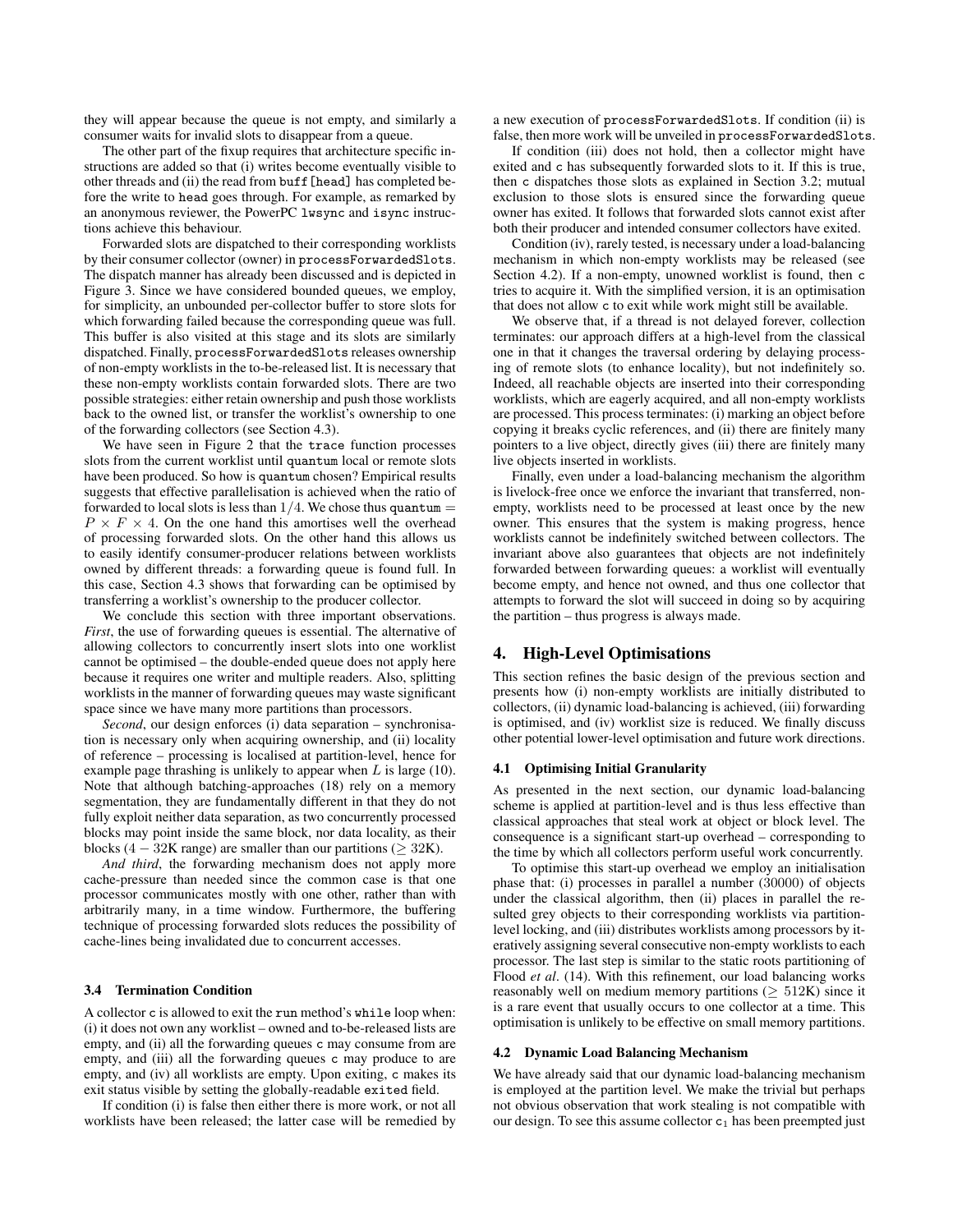before copying an object  $o_1$  belonging to its owned partition p, and collector  $c_2$  steals p. Observe that  $c_2$  may acquire and copy the same object  $o_1$ , and that without a CAS instructions,  $c_1$  cannot be prevented, upon being rescheduled, to also copy  $o_1$ .

Our scheme requires  $c_1$  to release w ownership before  $c_2$  can acquire ownership of  $w$ . More precisely, if  $c_2$  is out of work then it indicates to the neighbour collectors the worklists it would like to acquire. The helper collectors, such as  $c_1$ , decide whether the requested worklist w is expandable. If so and w is not empty,  $c_1$ releases ownership of w and places w's head slot in the corresponding forwarding queue of  $c_2$ ;  $c_2$  may acquire ownership of w when it processes its forwarded slots. In our simple implementation  $c_2$ requires from  $c_1$  any worklist w that is not the one  $c_1$  currently processes, and  $c_1$  releases it under the same condition.

We recall from Section 3.1 that a memory partition consists of a union of equidistant intervals of size  $L$ . It is important to remark that for small values of  $L$ , say less than 128K, dynamic load balancing might not be needed because grey objects will tend to be rather randomly distributed among  $N$  consecutive intervals of small size. However, for each grey object we still expect to find at least several of its children in the same interval, otherwise the forwarding overhead will seriously impact performance. Our empirical results confirm that in many cases small  $L$ 's give good speed-up with static assignment of partitions to collectors.

As the interval size  $L$  grows the probability that grey objects are randomly distributed among partitions decreases, but the locality of reference increases, in that it is more likely that scanning an object will result in grey objects in the same partition. If grey objects are concentrated in sufficiently many partitions, our dynamic mechanism attempts to fairly distribute partitions with grey objects among collectors. Otherwise, collectors will starve. Imai and Tick (18) demonstrate that the block size of batching solutions naturally defines the trade-off between locking overhead and dynamic load-balancing effectiveness. In our case the partition size mediates between effective load balancing and locality of reference, since by design locking was eliminated from the hot execution path.

Although left as future work, a simple strategy to dynamically adapt  $L$  to graph-heap tracing would be to start with a "large" value, in the megabyte range, thus exploiting data locality, and to monitor the forwarding ratio, FR, and the load balancing, LB, computed as the standard deviation of the number of slots processed by the threads in a small time interval. If poor load balancing is observed then L is decreased. If  $FR > FR_m$  or  $L < L_m$ , for empirical  $FR_m$ and  $L_m$ , then we can switch back to an instance of the classical approach. Our experiments found 1/4 and 32K to be good values.

Comparing our memory-centric load balancing against the processor-centric one at a high level, we observe that there are both favourable and less favourable cases. For example in the case of an array holding the starting pointers of eight lists, the classical blockbased approach will uncover no parallelism since the number of grey objects at all times is eight, hence all grey objects will fit into one block and there would be no possibility to steal a block. The classical solutions that steals work at object level will achieve good speed-up on up to eight processors. Our memory centric approach would likely give some speed-up.

# 4.3 Optimising Forwarding

Excessive forwarding is usually a result of partitions owned by different collectors being in a circular producer-consumer relation. Figure 5 presents two such cases: the fields of objects in partitions 1, 2 and 3 arbitrarily point to objects in partitions 1, 2 or 3; while partitions 4 and 5 exhibit a more structured topology that corresponds to a list (partition 4) whose values are placed in partition 5.

Remember that our design tolerates a certain ratio of forwarded to produced slots (1/4). If this ratio is significantly exceeded, as



Figure 5. Producer-Consumer Relations Between Partitions. Circles depict objects; arrows depict object's fields.

is likely with the memory configuration in Figure 5, at least one collector  $c_1$ , fills the forwarding queue of another collector  $c_2$  with slots belonging to partition w. Now  $c_2$  may transfer w's ownership to  $c_1$  if: (i)  $c_2$  has not acquired during the current step ownership of a partition from  $c_1$  – this breaks a potential transfer cycle, and (ii) the ownership transfer does not significantly affect load-balancing.

Our simple implementation assumes w to be the partition of the forwarded tail slot and, as already stated, condition (ii) holds when w does not correspond to the current worklist of  $c_2$ . Thus, partitions in a producer-consumer relation are eventually owned by the same collector, if this does not result in immediately starving another collector. Under small partitions this optimisation will probably not prove effective because of the random distribution of grey objects to partitions (see Section 4.2), and because a contiguous interval of a partition will contain relatively few live objects that would have likely already been forwarded by the time the producer-consumer relation is discovered. We predict that optimising forwarding will be important when larger partitions do not restrict load balancing (and on NUMA). Encouraging evidence in this sense is that, on a multi-core, we have found cases when this optimisation accounts for  $15\%$  speed-up on 6 processors, under a  $512K$  partition size.

The consumer-producer inter-partition relation can also be exploited when partitions have the same owner. The goal is to decrease the worklist size by encouraging the processing of the producer worklist to keep pace with the processing of the consumer.

#### 4.4 Discussion and Future Work

We have assumed our data-structures (queues, buffers) to be logically unbounded. Our implementation under MMTk reserves in advance about 5M for our algorithm's metadata, and increases this size dynamically if needed. To our knowledge MMTk also logically represents their worklists unbounded. A safety mechanism that permits bounded worklists is proposed by Flood *et al*. (14) at the cost of one extra word per object.

An architectural issue that affects our algorithm is that MMTk does not provide an inter-collector yield facility—since the classical approach employs a more collaborative algorithm that is not sensitive to this feature. With our approach, preempting a collector that owns many worklists will result in a significant slow-down, since transferring those worklists to starving collectors will be delayed. Thus, allowing a collector to yield in favor of any other collector is fundamental to having effective load-balancing,

While we have restricted ourselves to exploring high-level optimisations applicable to the most general form of tracing, one specialised technique warrant further attention: it seems possible to implement Cheney's trick of representing grey objects as an area in to-space without affecting load-balancing. Since tests show that generally one in four-to-six objects is forwarded, if a collector is starving, there will be enough slots in forwarding queues to indicate which partitions are non-empty and can be requested.

While, as a future direction, we intend to examine in more detail garbage collection for NUMA systems, the rest of this section provides some rationale into why we believe our algorithm is suitable and how to adapt it for NUMA platforms. *First,* we observe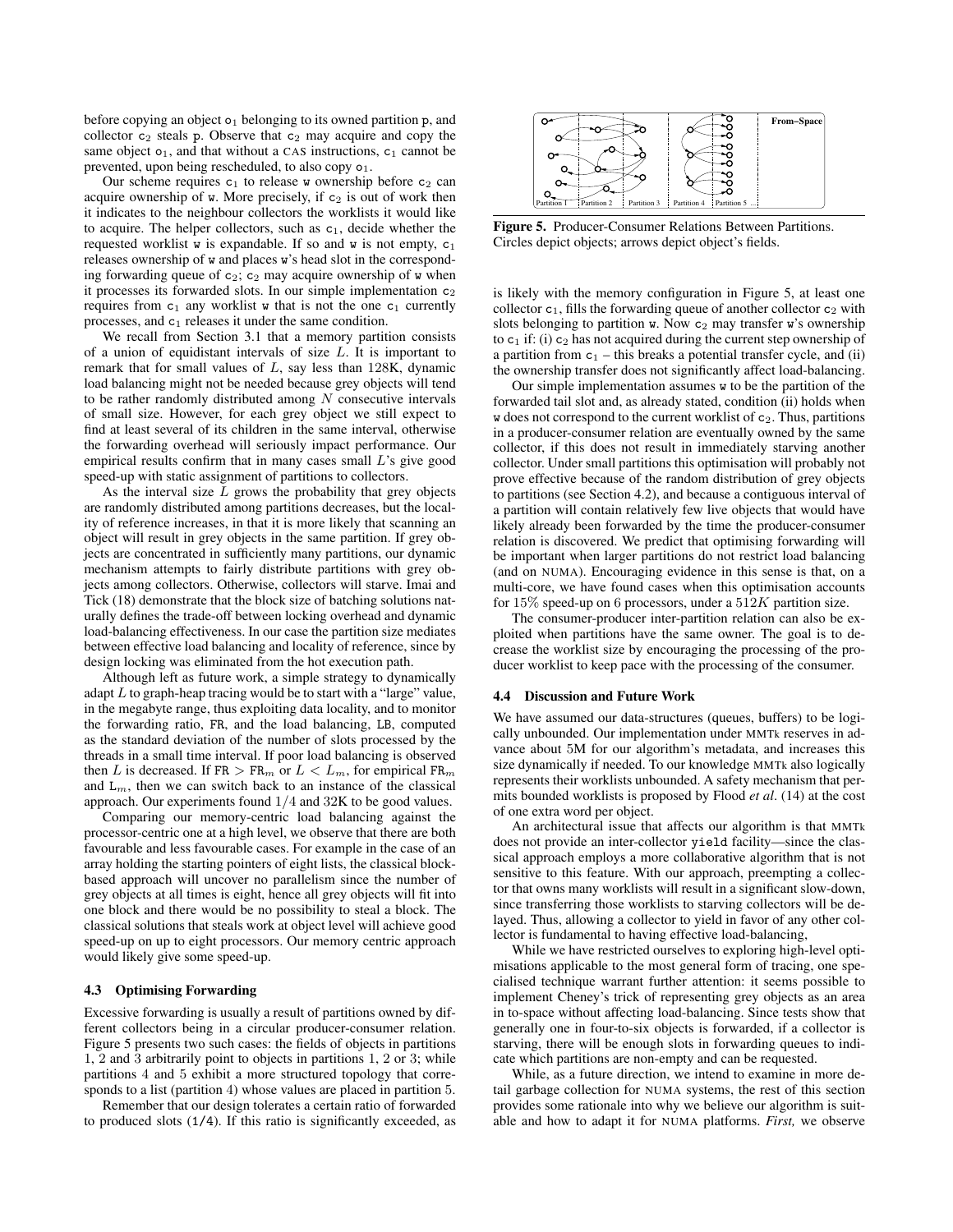that re-ordering object processing to improve locality of reference is essential in this context since concurrent accesses to the same memory segment is at best inefficient (and at worst not supported<sup>2</sup>).

*Second,* forwarding queues give an elegant way to abstract and make explicit inter-processor communication. Rather than assuming that hardware can efficiently handle any memory configurations, we use caches where they are most needed – for inter-process communications. A small shared cache, or even a hierarchy of small caches still allows the forwarding queues application.

*Third,* we have observed at the end of Section 3.2 that it is safe for collector c to update an object o field f with its corresponding to-space object cp  $f$  (o.f=cp  $f$ ), where c has created cp  $f$ . However, this "in-place" update is quite inneficient on NUMA when o has not been also processed by c. An elegant solution is to use a similar forwarding mechanism to send these updates back to the collector that has written o, which now accesses its local space.

*Fourth,* the high-level optimisation to reduce forwarding makes our algorithm less dependent on the existence of efficient hardware support. Furthermore, the same optimisation also reduces the forwarding introduced in the previous paragraph.

*Finally,* NUMA would probably require a relatively large partition size  $L$  to reasonably amortise the copy-in and copy-out memory overhead. It follows that the heap graphs that can be effectively traced are those for which  $L$  still allows satisfactory load balancing.

# 5. Evaluation

We have implemented our tracing scheme in the form of a semispace copying collector within the mature, research oriented platform offered by Jikes RVM (version 3.0.0), which includes MMTk. This section compares our algorithm against the original semispace collector of MMTk on two platforms. The first has two quadcore AMD Opteron processors—model 2347 HE, and 16Gb of memory. The second is a quad-core commodity machine, having Intel Quad CPUs—model Q6600 running at 2.4GHz, and having 8Gb of memory. Both platforms run linux—Fedora Core 8.

The tests were aimed at demonstrating that our algorithm is more effective than the classical one on applications exhibiting large live data-sets, while still being competitive on the ones with small data-sets. On large data-sets, we report speed-up as high as  $5.9\times$  and  $5\times$  faster on 8 and 6 processors, and on average  $4.44\times$ respectively. With small data-sets, we are generally within 20% of MMTk. For Dacapo tests, with the exception of hsqldb, even with modification of the installation scripts, we have not succeeded in increasing the live data-set. Increasing the heap size does not affect in these cases the size of the live data set and does not seem to affect speed-up. Consequently we use tests from GCBench and JOlden, since they allow one to easily vary the live data-size.

The MMTk documentation acknowledges scalability problems, but we did not expect MMTk's lackluster parallel speed-up on the Jolden, GCBench and Hsqldb tests. The cause is likely a poor load balancing mechanism. Unfortunately, MMTk is our only candidate for *fair* comparison. Although we still seem to get the upper hand, albeit less dramatically, when compared against the results reported in related work, the comparison suffers because of different applications, or heap sizes or architectures. On tree based applications, Flood *et al.* report a  $4 \times$  average speed-up against our  $4.44 \times$ , when compared against the classical sequential collector.

Results for several Dacapo tests were omitted on the AMD platform because of their inappropriateness (filesystem/discIO-bound – 'lusearch' and 'luindex'), or unresolved installation dependencies ('chart' and 'eclipse'). With the exception of 'chart' we provide re-

| <b>TESTS</b>           | S <sub>heap</sub> | PARAM        | 1/LR | $N_{gc}$        | L   | $N_{obj}$       | <b>IFR</b>      | MD              | M/C             |
|------------------------|-------------------|--------------|------|-----------------|-----|-----------------|-----------------|-----------------|-----------------|
| Antlr                  | 120               | def.         | 5.1  | 13              | 64  | 1.3             | 5.6             | 4.5             | 18              |
| Bloat                  | 150               | def.         | 4.9  | 22              | 64  | 4.3             | 4.9             | 5.0             | 9               |
| Pmd                    | 200               | def.         | 4.4  | 10              | 64  | 2.8             | 3.6             | 6.0             | 14              |
| Xalan                  | 150               | def.         | 5.0  | $\overline{17}$ | 64  | 3.6             | 3.1             | 4.8             | 15              |
| Fop                    | 120               | large        | 2.5  | 3               | 64  | 0.5             | 5.4             | 4.9             | 14              |
| Jython                 | 200               | def.         | 5.6  | 18              | 64  | 3.6             | 3.0             | 6.4             | 15              |
| luindex                | 120               | def.         | 2.6  | 13              | 64  | 0.5             | 4.6             | 2.9             | $\overline{22}$ |
| lusearch               | 150               | def.         | 4.3  | 40              | 64  | 1.2             | 3.4             | 3.1             | 3               |
| Eclipse <sub>s</sub>   | 400               | small        | 4.7  | 7               | 64  | 1.3             | 3.2             | 5.6             | 32              |
| Eclipse <sub>1</sub>   | 400               | def.         | 4.7  | 29              | 512 | 11              | 2.6             | 12              | 15              |
| $H$ sqldb $\sim$       | 500               | small        | 1.1  | 6               | 64  | 1.0             | 6.7             | 4.6             | 3               |
| $H$ sqldb <sub>1</sub> | 500               | large        | 1.5  | 9               | 128 | 22              | 5.6             | 5.9             | 5               |
| GCbench.               | 200               |              | 9    | $\overline{4}$  | 128 | 0.3             | 6.8             | 4.5             | 21              |
| GCbench <sub>1</sub>   | 999               |              | 4.3  | 44              | 128 | 81              | 4.2             | 15              | 5               |
| Voronoi                | 500               | $-n3*10^{5}$ | 2.1  | 3               | 128 | 6.7             | 3.7             | 21              | 9               |
| TreeAdd                | $200+$            | $-124$       | ī    | $\overline{4}$  | 128 | $\overline{14}$ | $\overline{11}$ | $\overline{10}$ | 3               |
| <b>TSP</b>             | $200+$            | $-c3*10^{6}$ | 1.2  | 3               | 128 | 4.5             | 12              | 6.1             | 23              |
| MST                    | $200+$            | $-v3500$     | 1.1  | 4               | 128 | 19              | 3.6             | 41              | 4               |
| Perimet                | $200+$            | $-117$       | 1    | 3               | 128 | 5.7             | $\overline{11}$ | 7.2             | $\overline{4}$  |
| ВH                     | 850               | $-b3*104$    | 14   | 11              | 128 | 1.9             | 4.1             | 4.7             | 33              |

Table 1. Testbed Properties (Benchmarks: dacapo, GCBench, and JOlden).  $S_{\text{hean}}$  = max size of the heap (in Mb); Param = testbeds' parameters;  $LR =$  ratio of live objects;

 $N_{gc}$  = the number of collections; L = partition size (in Kb);

 $N_{obj}$  = the number of to-space copied objects (in millions);

IFR = inverse forwarding ratio =  $N_{obj}$  / num of forwarded slots.  $MD = our metadata size$ ;  $M/C = mutator time divided by GC time$ The double line separates the small and large data-set applications.

sults for them on the Intel machine. Apart from that we use the Intel machine to validate the behaviour of large live data-sets; although we do not show all the results, they are consistent with those of AMD. We first introduce the testbeds and describe their characteristics in Section 5.1, then compare the running times of the two approaches in Section 5.2. Finally, Section 5.3 underlines several trade-offs and discusses the impact of our high-level optimisations.

#### 5.1 Benchmarks, Methodology and Trade-off Parameters

Table 1 introduces the programs on which we test our algorithm, together with their characteristics. We use 15 applications: rows 2–13 belong to Dacapo, rows 14 and 15 to GCBench, and rows 16– 21 to JOlden benchmarks. The double line separates the large and small data-set tests. *Column* 2 shows the heap size, in Mb. We use the default heap sizes suggested by JikesRVM for Dacapo; for the rest we choose sizes that reduce the garbage collection overhead but still exhibit at least a few collections. For the tests exhibiting a live-object ratio close to one, we start with a heap of size 200Mb and allow it to increase dynamically.

*Column* 3 shows programs' parameters. Dacapo supports three workloads: small, default and large, but unfortunately the live data-set size does not vary (except for Hsqldb and Eclipse). We test GCBench<sub>s</sub> on the original parameters  $(18, 16, 4, 16)$ , and then we increase the data-set by modifying the tree-depth related parameters  $(23,21,4,23)$  – GCBench<sub>l</sub>. We also test JO1 den applications on increased data-sets – see their corresponding parameters.

*Column* 4 shows the inverse of the live ratio: number of allocated objects to number of live objects per collection. This varies between 1 and 14, the most common case being between 4 and 5. TreeAdd, MST, TSP and Perimeter exhibits virtually no garbage. We still test them since (i) our algorithm targets a general form of tracing (e.g. data-serialisation, graph-traversal) that exhibits this pattern, and (ii) often VMs apply an incremental heap-size policy, and hence these cases need to be collected at least once.

*Column* 5 shows  $N_{ac}$ :the number of collections per test run for our algorithm. In some cases MMTk performs fewer collections –

<sup>2</sup> For example under the copy-in, process, copy-out-memory strategy. By NUMA we mean here platforms in which cores primarily access memory directly via DMA while communicating via message passing or small caches.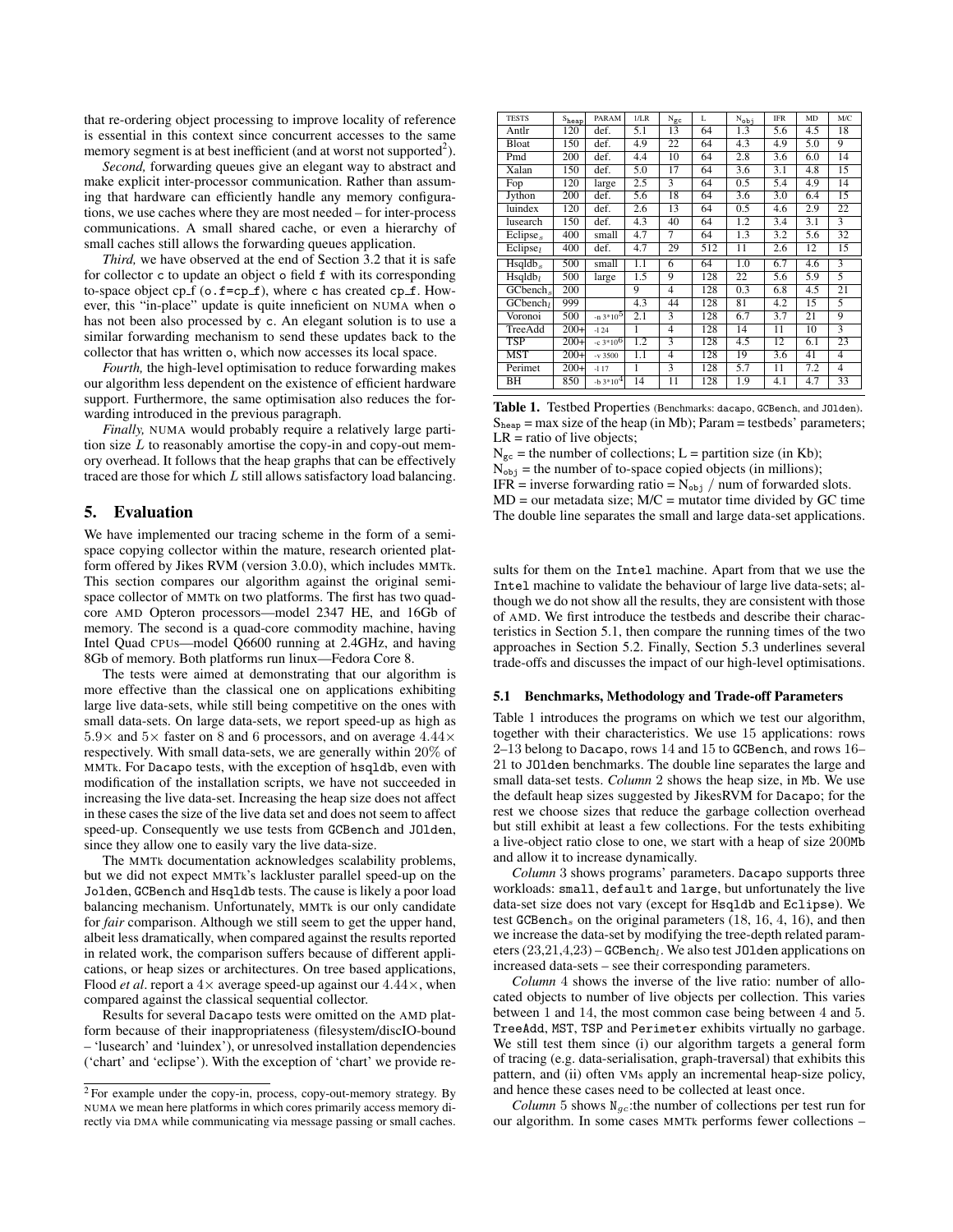this is due to the fact that our metadata is bigger (partly because we use a naive worklist page-management strategy).

*Column* 6 shows L, the local size in K of our partitions. Since the hardware platforms we use exhibit fast cache coherency, we give small values to L. Our simple strategy selects 64K for small datasets and 128K for large data-sets. Since L implements the trade-off between locality and load-balancing, NUMA architectures that use primarily DMA accesses would probably benefit from larger partitions (in the megabyte range) to amortize the cost of copying in and out memory segments. Section 5.3 shows that producer-consumer related optimisation can be effective even on our hardware.

*Column* 7 shows  $N_{obj}$  –the total number of millions of objects copied to the to-space, over all collections of a test run. This is an estimate since collections do not occur at identical execution points.

*Column* 8 shows the average inverse forwarding ratio IFR over all collections of a test run on 6 processors:  $N_{obj}$  divided to the total number of inserts into the forwarding queues. Larger IFR values corresponds to less forwarding overhead, and hence to *good speedup*. IFR is influenced primarily by L: large partitions usually lead to less forwarding but they may affect load-balancing. Garbage collection timing results in Tables 2 and 3 demonstrate that the forwarding ratio is a good indicator of the parallel speed-up. *On small data-set programs*, values between 3 and 4 correspond to slowdowns between 15% and 20%, when compared with MMTk's parallel version running on 4 or 6 processors. Values under 3 correspond to more significant slowdowns: 24% and 43%. *On large data-set programs*, even values between 3.5 and 4 generate acceptable speed-ups.

*Column* 9 shows the size of our metadata in Mb, and *column* 10 shows the ratio between the mutator time  $-$  i.e. total application time minus GC time, and the collection time. Both columns 9 and 10 correspond to the maximal tested parallelism; the mutator time differences between our approach and MMTk's are insignificant (+-5%). Finally, we point out that we compare against an outof-the-box installation of JikesRVM with MMTk. Our semi-space collector uses MMTk's infrastructure – only the tracing scheme was modified. Both collectors are run under the FastAdaptive default configuration, with no replay compilation.

#### 5.2 Empirical Results

Tables 2 and 3 show the total, per application run, garbage collection timings obtained with our and MMTk's tracing schemes, on the AMD and Intel platforms, respectively. Timings are measured via -c MMTkCallback and -X:gc:verbose=1 options. P is the number of used processors. For each application/row, the timing of the sequential, free-of-locks version of MMTk's semi-space collector is considered to be 100. Table entries consist of  $x: y$  pairs, where the first x and second y number denote the normalised timings of our and MMTk tracing, respectively. For example the pair 20:108 means that we were  $5 \times (100/20)$  faster than the optimal sequential execution, while MMTk was 8% slower. We use bold fonts for table entries for which our approach wins against MMTk at a margin higher then 10%. A double line separates the small and large data-set applications. In addition to the normalized collection times for each test, Tables 2 and 3 have three lines, labelled "Min || Eff.", "Avg || Eff." and "Max || Eff." that measure the parallel efficiency in each test. The entries are also of the form  $x : y$ , but in this case the numbers measure *time on* n *processors* / *time on 1 processor*  $\times n$ . Perfect parallelisation would give a value of 1, while no effective parallelisation would give a value of  $n$ . We see that our parallel tracing method is much more effective as the number of processors increases. We run each test 3 times and choose the best time result.

We make the observation that, in general, our tracing achieves *significantly* better speed-ups on large data-set, tree-based applications – up to  $5.9\times$  and  $5\times$  faster than the optimal sequential exe-

| Timing                 | $P = 1$ | $P = 2$   | $P = 4$   | $P = 6$   | $P = 8$   |
|------------------------|---------|-----------|-----------|-----------|-----------|
| Antlr                  | 130:112 | 93:83     | 63:58     | 52:51     | n/a       |
| Bloat                  | 136:106 | 95:82     | 60:53     | 51:47     | n/a       |
| Pmd                    | 141:108 | 92:74     | 62:48     | 50:43     | n/a       |
| xalan                  | 142:110 | 93:77     | 58:54     | 46:45     | n/a       |
| Fop                    | 157:128 | 93:76     | 64:57     | 56:61     | n/a       |
| Jython                 | 145:108 | 102:70    | 64:58     | 53:44     | n/a       |
| $H$ sqldb <sub>s</sub> | 127:110 | 79:79     | 48:52     | 39:50     | 36:46     |
| $H$ sqldb <sub>l</sub> | 125:111 | 84:106    | 37:95     | 23:105    | 19:107    |
| $GCben_s$              | 115:109 | 78:71     | 54:63     | 53:69     | 49:77     |
| GCben <sub>l</sub>     | 121:121 | 87:123    | 42:123    | 28:124    | 23:122    |
| Voronoi                | 118:110 | 74:107    | 41:109    | 28:113    | 24:114    |
| TreeAdd                | 126:111 | 65:108    | 30:109    | 20:108    | 17:106    |
| <b>TSP</b>             | 124:108 | 65:102    | 35:88     | 23:86     | 19:76     |
| MST                    | 172:107 | 92:50     | 46:49     | 28:35     | 21:70     |
| Perimet                | 145:113 | 84:111    | 42:109    | 31:108    | 26:113    |
| ΒH                     | 117:109 | 77:68     | 51:58     | 40:63     | 36:57     |
| Min $  $ Eff.          |         | 1.03:0.93 | 0.95:1.78 | 0.95:1.96 | 0.98:3.35 |
| Eff.<br>Avg            |         | 1.27:1.56 | 1.49:2.65 | 1.75:3.86 | 1.72:6.38 |
| Eff.<br>Max            |         | 1.44:2.03 | 1.94:4.07 | 2.77:6.16 | 3.41:8.29 |

Table 2. Timings for the 8-core AMD Machine.

P is the number of processors used. The optimal (no locking), sequential execution time is 100 for all rows.

Table entries are pairs of the form x:y, where x and y correspond to the normalised collection times of ours and MMTk tracing algorithm, respectively. When  $x < .9y$  **bold** is used.

| Timing                           | $P = 1$ | $P = 2$   | $P = 3$   | $P = 4$   |
|----------------------------------|---------|-----------|-----------|-----------|
| Eclipse <sub>S</sub>             | 138:112 | 89:73     | 76:63     | 66:53     |
| Eclipse <sub>L</sub>             | 148:116 | 100:69    | 81:57     | 69:48     |
| Luindex                          | 150:115 | 106:96    | 83:79     | 72:76     |
| Lusearch                         | 153:116 | 115:97    | 86:69     | 79:66     |
| Antlr                            | 139:119 | 100:87    | 75:66     | 66:63     |
| Bloat                            | 151:114 | 105:90    | 77:66     | 64:56     |
| Pmd                              | 141:114 | 85:68     | 69:53     | 64:53     |
| Xalan                            | 147:122 | 105:78    | 80:58     | 66:54     |
| Fop                              | 130:112 | 84:74     | 68:66     | 59:59     |
| Jython                           | 155:113 | 110:84    | 80:62     | 72:62     |
| $H\text{sgldb}_S$                | 131:116 | 83:95     | 63:72     | 58:60     |
| Hsqldb <sub>L</sub>              | 119:122 | 85:118    | 45:117    | 38:113    |
| $\overline{GC}$ ben <sub>L</sub> | 110:111 | 78:115    | 45:117    | 40:115    |
| Voronoi                          | 135:118 | 85:85     | 58:111    | 52:115    |
| TreeAdd                          | 112:120 | 63:120    | 43:118    | 33:117    |
| Eff.<br>Min                      |         | 1.13:1.19 | 1.13:1.39 | 1.18:1.66 |
| Eff.<br>Avg <sub>1</sub>         |         | 1.35:1.55 | 1.48:2.02 | 1.72:2.55 |
| Eff.<br>Max                      |         | 1.50:2.07 | 1.69:3.16 | 2.07:4.14 |

Table 3. Timings for the 4-core Intel Machine.

cution on eight and six processors. In most cases, on these applications, MMTk exhibits a rather mystifying *serial* behaviour, in that it narrowly fluctuates around the timing of its sequential execution.

In contrast, the results show that our algorithm exhibits *robust scalability*. The inefficient sequential case and the big jump in speed-up when passing from 1 to 2 processors are partly consequences of the fact that 64K partitions are too small for the sequential version to be effective. We run the tests with all discussed optimisations on: although we do not expect them to be effective on small partition sizes, they incur small overhead. Furthermore, we believe that the absence of an inter-collector yield mechanism also incurs a non-negligible slowdown.

MMTk gets the upper hand on small data-sets, however, in most cases with a relatively small, under 22% margin with respect to our approach. As already remarked in the previous section, the forwarding ratio IFR (see Table 1), accurately relates with collector's